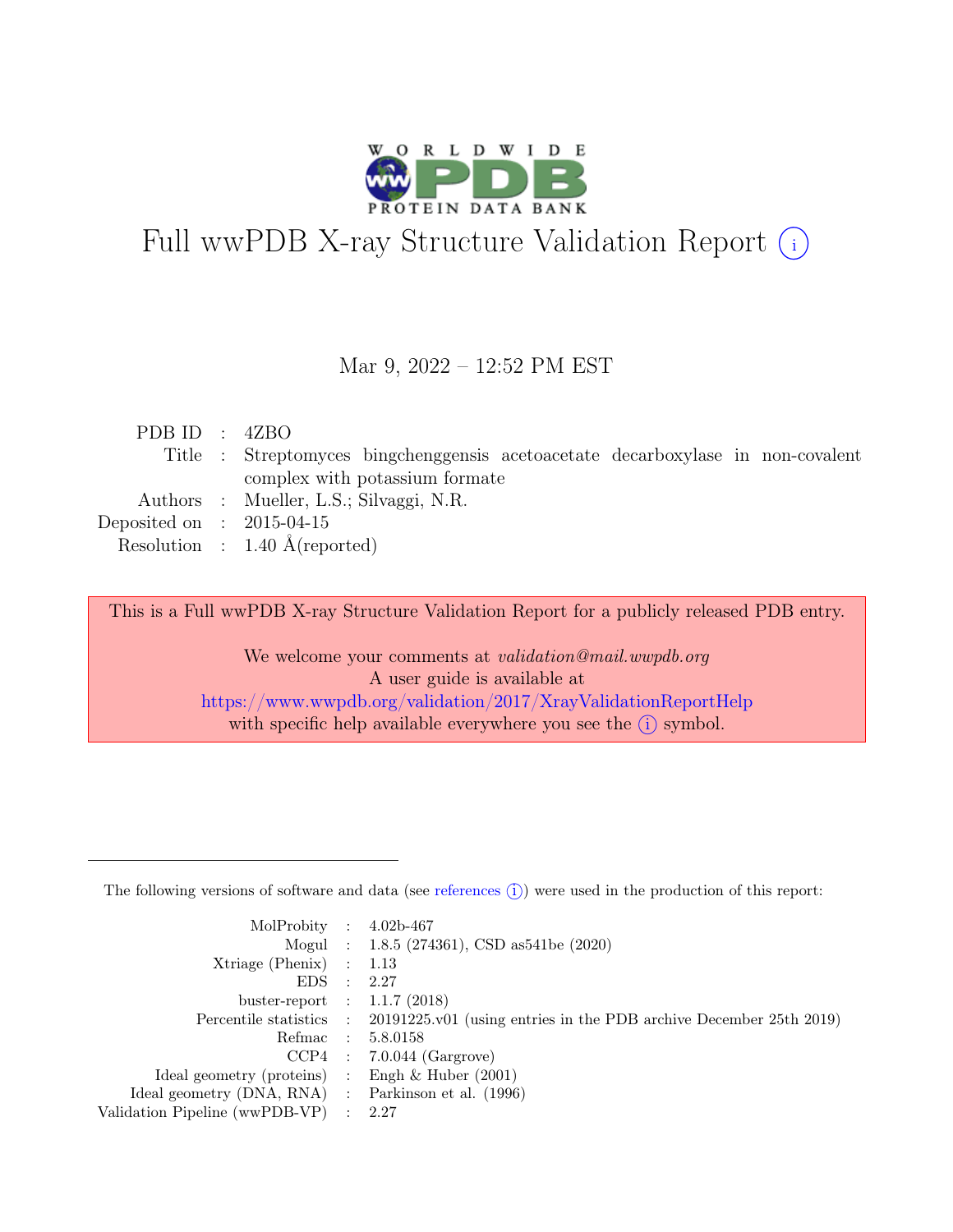# 1 Overall quality at a glance  $(i)$

The following experimental techniques were used to determine the structure: X-RAY DIFFRACTION

The reported resolution of this entry is 1.40 Å.

Percentile scores (ranging between 0-100) for global validation metrics of the entry are shown in the following graphic. The table shows the number of entries on which the scores are based.



| Metric                | Whole archive<br>$(\#Entries)$ | Similar resolution<br>$(\# \text{Entries}, \text{ resolution } \text{range}(\AA))$ |  |  |
|-----------------------|--------------------------------|------------------------------------------------------------------------------------|--|--|
| $R_{free}$            | 130704                         | 1714 (1.40-1.40)                                                                   |  |  |
| Clashscore            | 141614                         | 1812 (1.40-1.40)                                                                   |  |  |
| Ramachandran outliers | 138981                         | $1763(1.40-1.40)$                                                                  |  |  |
| Sidechain outliers    | 138945                         | $1762(1.40-1.40)$                                                                  |  |  |
| RSRZ outliers         | 127900                         | 1674 (1.40-1.40)                                                                   |  |  |

The table below summarises the geometric issues observed across the polymeric chains and their fit to the electron density. The red, orange, yellow and green segments of the lower bar indicate the fraction of residues that contain outliers for  $\geq$ =3, 2, 1 and 0 types of geometric quality criteria respectively. A grey segment represents the fraction of residues that are not modelled. The numeric value for each fraction is indicated below the corresponding segment, with a dot representing fractions <=5% The upper red bar (where present) indicates the fraction of residues that have poor fit to the electron density. The numeric value is given above the bar.

| Mol | Chain  | $\mathbf{Length}$ | Quality of chain |         |
|-----|--------|-------------------|------------------|---------|
|     | А      | 265               | 2%<br>93%        | $6\%$ . |
|     | B      | 265               | 2%<br>93%        | $5\%$ . |
|     | $\cap$ | 265               | 2%<br>89%        | 6% 5%   |
|     | D      | 265               | 2%<br>93%        | 5%      |

The following table lists non-polymeric compounds, carbohydrate monomers and non-standard

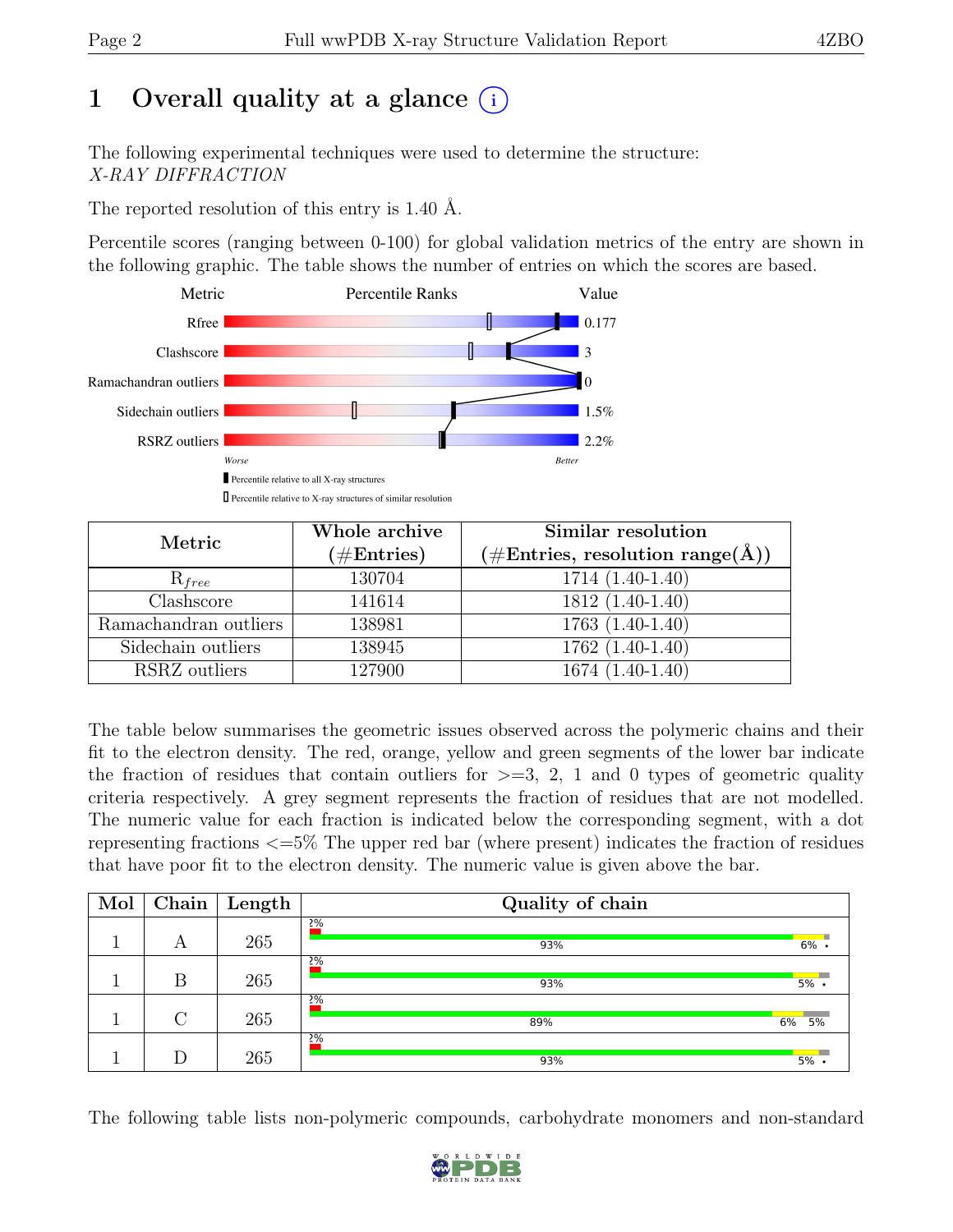residues in protein, DNA, RNA chains that are outliers for geometric or electron-density-fit criteria:

|     |     |  | Mol   Type   Chain   Res   Chirality   Geometry   Clashes   Electron density |
|-----|-----|--|------------------------------------------------------------------------------|
| FMT | 303 |  |                                                                              |

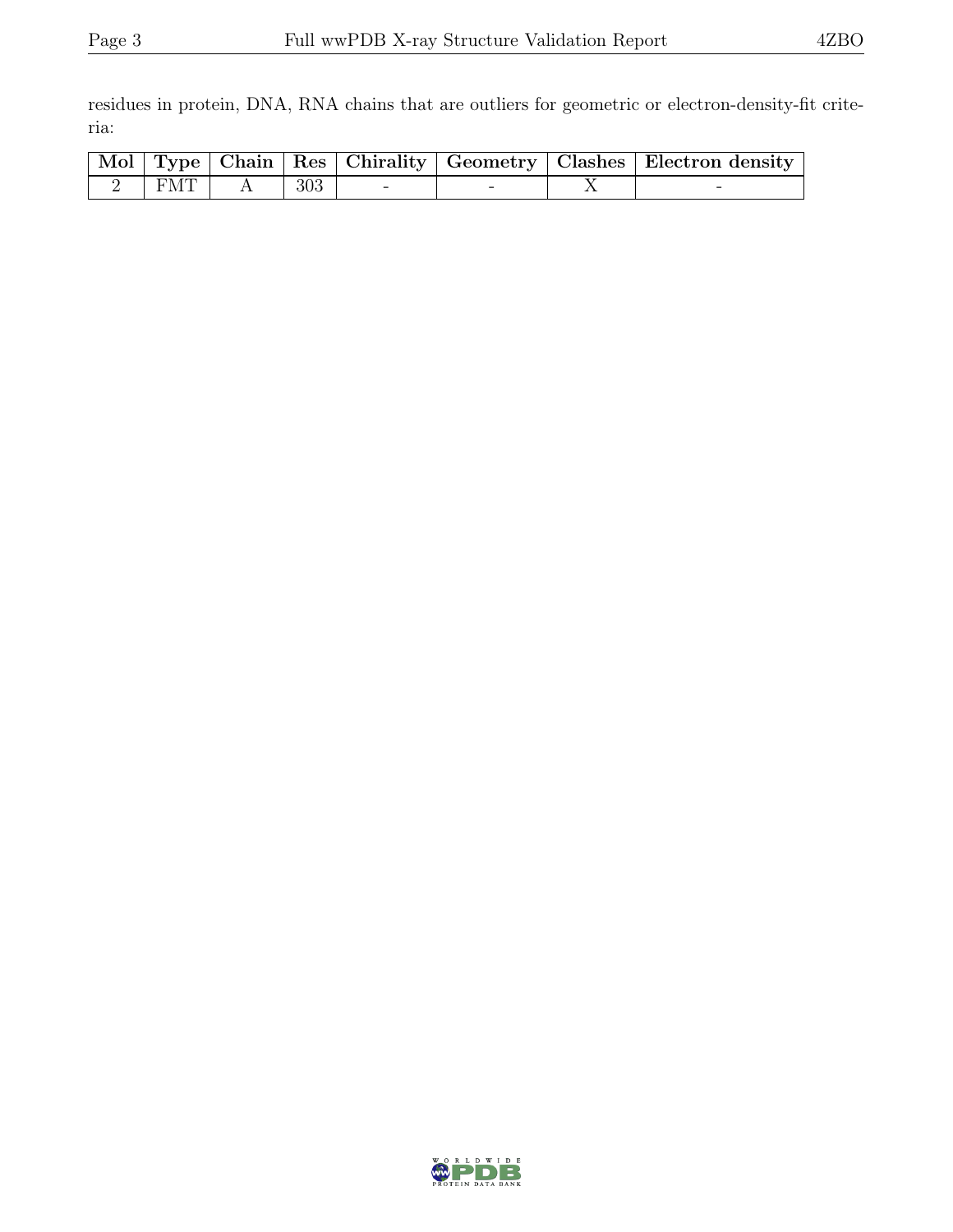# 2 Entry composition  $(i)$

There are 6 unique types of molecules in this entry. The entry contains 16970 atoms, of which 7609 are hydrogens and 0 are deuteriums.

In the tables below, the ZeroOcc column contains the number of atoms modelled with zero occupancy, the AltConf column contains the number of residues with at least one atom in alternate conformation and the Trace column contains the number of residues modelled with at most 2 atoms.

| Mol | Chain         | <b>Residues</b> |               | Atoms         |      |     |     |    | ZeroOcc | $\mathrm{AltConf} \mid \mathrm{Trace}$ |  |
|-----|---------------|-----------------|---------------|---------------|------|-----|-----|----|---------|----------------------------------------|--|
|     |               | 263             | Total         | C             | Н    | N   |     | S  |         | 2                                      |  |
|     | A             |                 | 3911          | 1272          | 1921 | 342 | 368 | -8 |         |                                        |  |
|     | В             | 260             | Total         | C             | Н    | N   |     | S  |         | 2                                      |  |
|     |               |                 | 3860          | 1259          | 1893 | 337 | 363 | 8  |         |                                        |  |
|     | $\mathcal{C}$ | 252             | Total         | $\mathcal{C}$ | Η    | N   |     | S  |         | 9                                      |  |
|     |               |                 | 3835          | 1246          | 1890 | 333 | 358 | 8  |         |                                        |  |
|     | 260           | Total           | $\mathcal{C}$ | H             | N    |     | S   |    |         |                                        |  |
|     |               |                 | 3872          | 1259          | 1905 | 337 | 363 | 8  |         | 2                                      |  |

• Molecule 2 is FORMIC ACID (three-letter code: FMT) (formula:  $CH<sub>2</sub>O<sub>2</sub>$ ).



|  | Mol   Chain   Residues | Atoms     | ZeroOcc   AltConf |
|--|------------------------|-----------|-------------------|
|  |                        | Total C O |                   |
|  |                        | Total C O |                   |

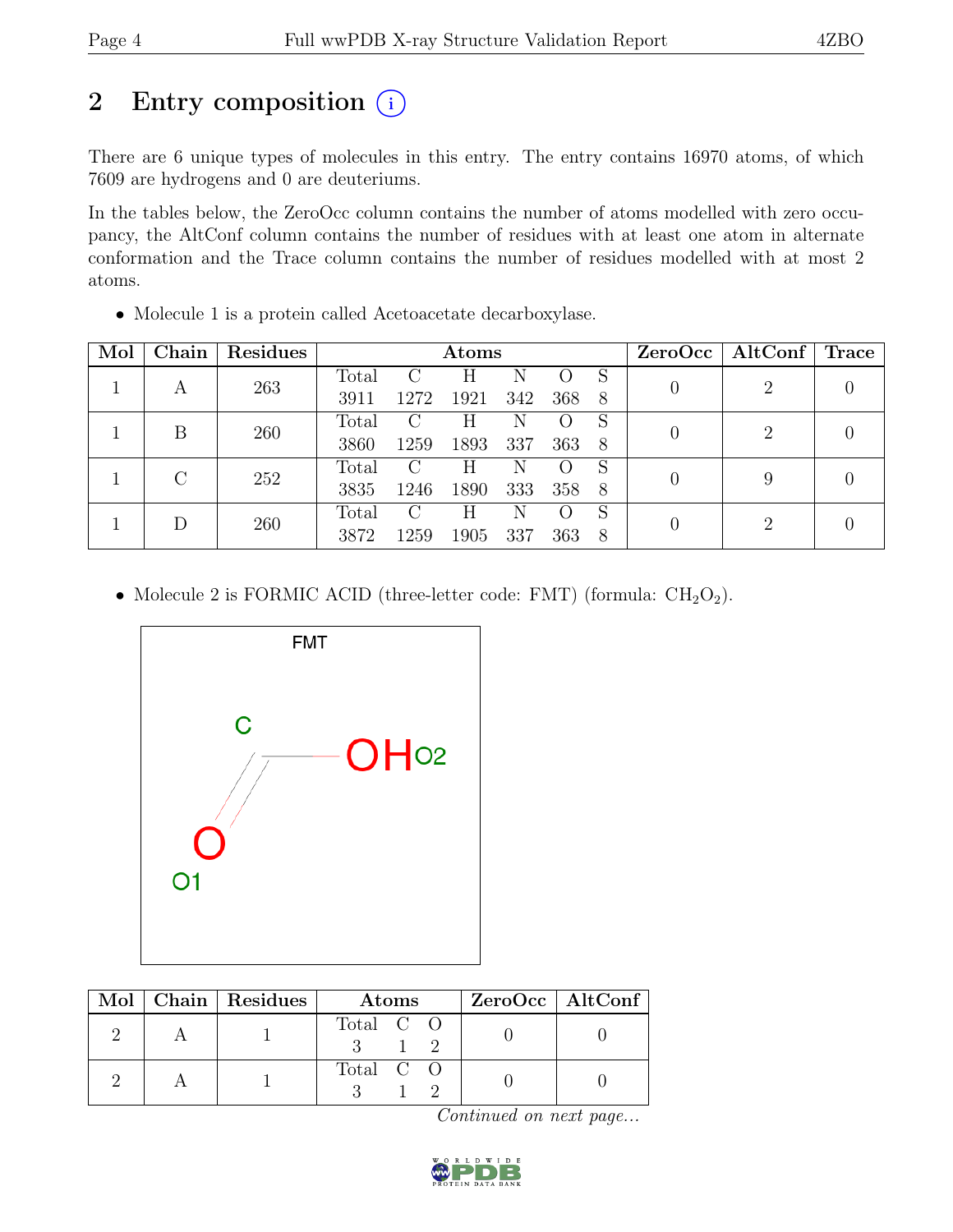Continued from previous page...

| Mol            | Chain            | Residues     | Atoms                                                                                        | ZeroOcc   AltConf |          |
|----------------|------------------|--------------|----------------------------------------------------------------------------------------------|-------------------|----------|
| $\overline{2}$ | $\boldsymbol{A}$ | $\mathbf{1}$ | $\mathcal{C}$<br>Total<br>$\Omega$<br>3<br>$\mathbf{1}$<br>$\overline{2}$                    | $\overline{0}$    | 0        |
| $\overline{2}$ | B                | $\mathbf{1}$ | Total<br>$\overline{O}$<br>$\rm C$<br>3<br>$\overline{2}$<br>$\mathbf{1}$                    | $\overline{0}$    | 0        |
| $\overline{2}$ | B                | $\mathbf{1}$ | <b>Total</b><br>$\overline{C}$<br>$\overline{O}$<br>3<br>$\overline{2}$<br>$\mathbf{1}$      | $\overline{0}$    | 0        |
| $\overline{2}$ | $\mathcal{C}$    | $\mathbf{1}$ | <b>Total</b><br>$\overline{O}$<br>$\mathcal{C}$<br>3<br>$\mathbf{1}$<br>$\overline{2}$       | $\overline{0}$    | 0        |
| $\overline{2}$ | $\mathcal{C}$    | $\mathbf{1}$ | Total<br>$\rm C$<br>$\overline{O}$<br>3<br>$\mathbf{1}$<br>$\overline{2}$                    | $\theta$          | $\Omega$ |
| $\overline{2}$ | $\rm C$          | $\mathbf{1}$ | $\mathcal{C}$<br>Total<br>$\overline{O}$<br>$\overline{3}$<br>$\mathbf{1}$<br>$\overline{2}$ | $\overline{0}$    | $\theta$ |
| $\overline{2}$ | D                | $\mathbf{1}$ | Total<br>$\mathcal{C}$<br>$\overline{O}$<br>3<br>$\mathbf{1}$<br>$\overline{2}$              | $\overline{0}$    | 0        |
| $\overline{2}$ | D                | $\mathbf{1}$ | Total<br>$\rm C$<br>$\rm{O}$<br>3 <sup>1</sup><br>$\mathbf{1}$<br>$\overline{2}$             | $\overline{0}$    | 0        |
| $\overline{2}$ | D                | $\mathbf{1}$ | Total<br>$\rm C$<br>$\rm{O}$<br>3<br>$\overline{2}$<br>$\mathbf{1}$                          | O                 |          |

• Molecule 3 is DI(HYDROXYETHYL)ETHER (three-letter code: PEG) (formula:  $C_4H_{10}O_3$ ).



|  | Mol   Chain   Residues | Atoms                    | ZeroOcc   AltConf |
|--|------------------------|--------------------------|-------------------|
|  |                        | Total C O                |                   |
|  |                        | Total $C$ $\overline{O}$ |                   |

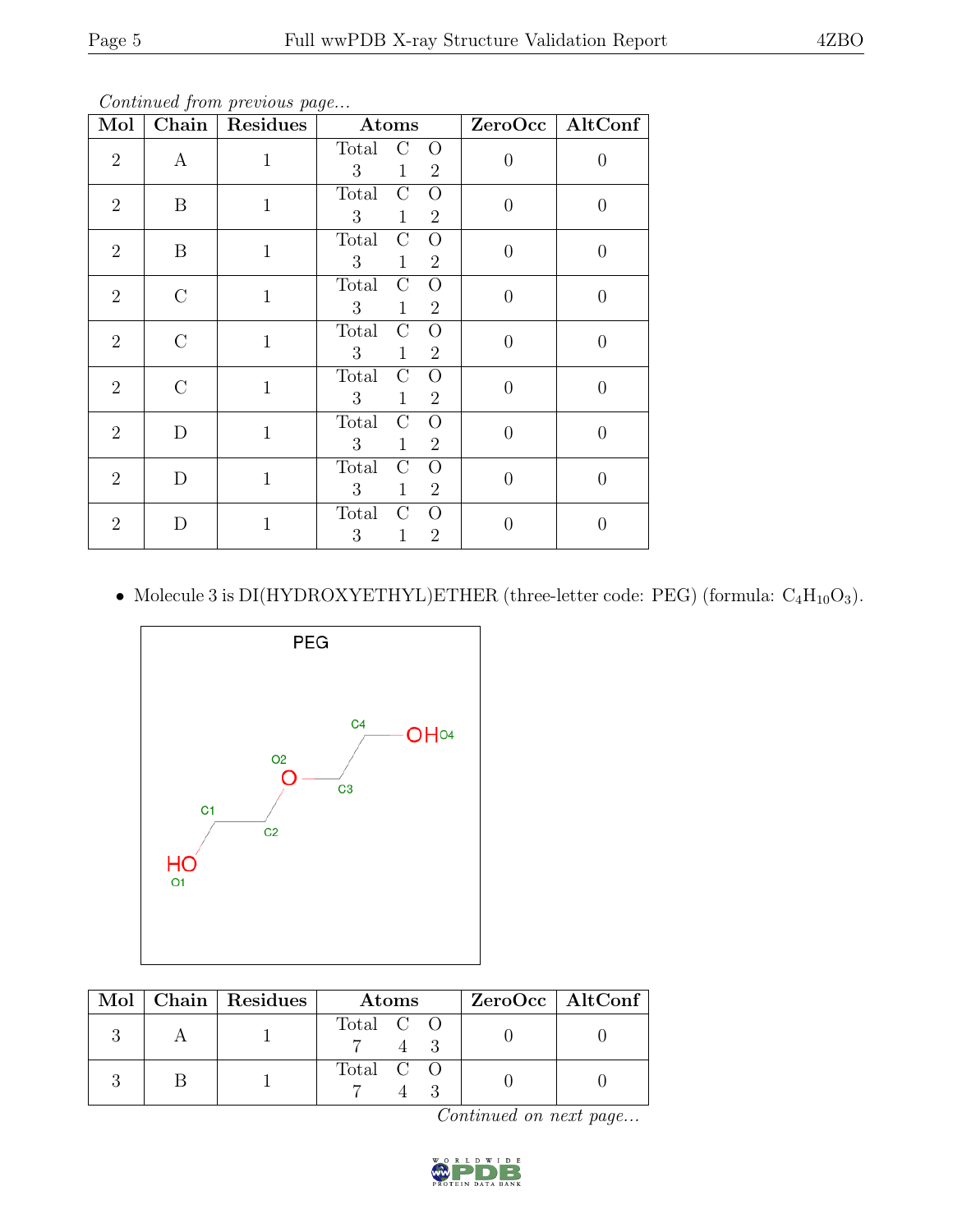Continued from previous page...

|  | Mol   Chain   Residues | Atoms     | $ZeroOcc \   \$ AltConf |
|--|------------------------|-----------|-------------------------|
|  |                        | Total C O |                         |
|  |                        | Total C O |                         |
|  |                        | Total C O |                         |

• Molecule 4 is  $2-\{2-\left[2-\left(2-\text{ETHOXY}-\text{ETHOXY}\right)-\text{ETHOXY}\right]-\text{ETHOXY}\}-\right.$ ETHOXY]-ETHOXY}-ETHANOL (three-letter code: PE4) (formula:  $C_{16}H_{34}O_8$ ).



|  | Mol   Chain   Residues | Atoms              |  |  | $\vert$ ZeroOcc $\vert$ AltConf $\vert$ |  |
|--|------------------------|--------------------|--|--|-----------------------------------------|--|
|  |                        | Total <sub>C</sub> |  |  |                                         |  |

• Molecule 5 is 2-{2-[2-2-(METHOXY-ETHOXY)-ETHOXY]-ETHOXY}-ETHANOL (three-letter code: ETE) (formula:  $C_9H_{20}O_5$ ).

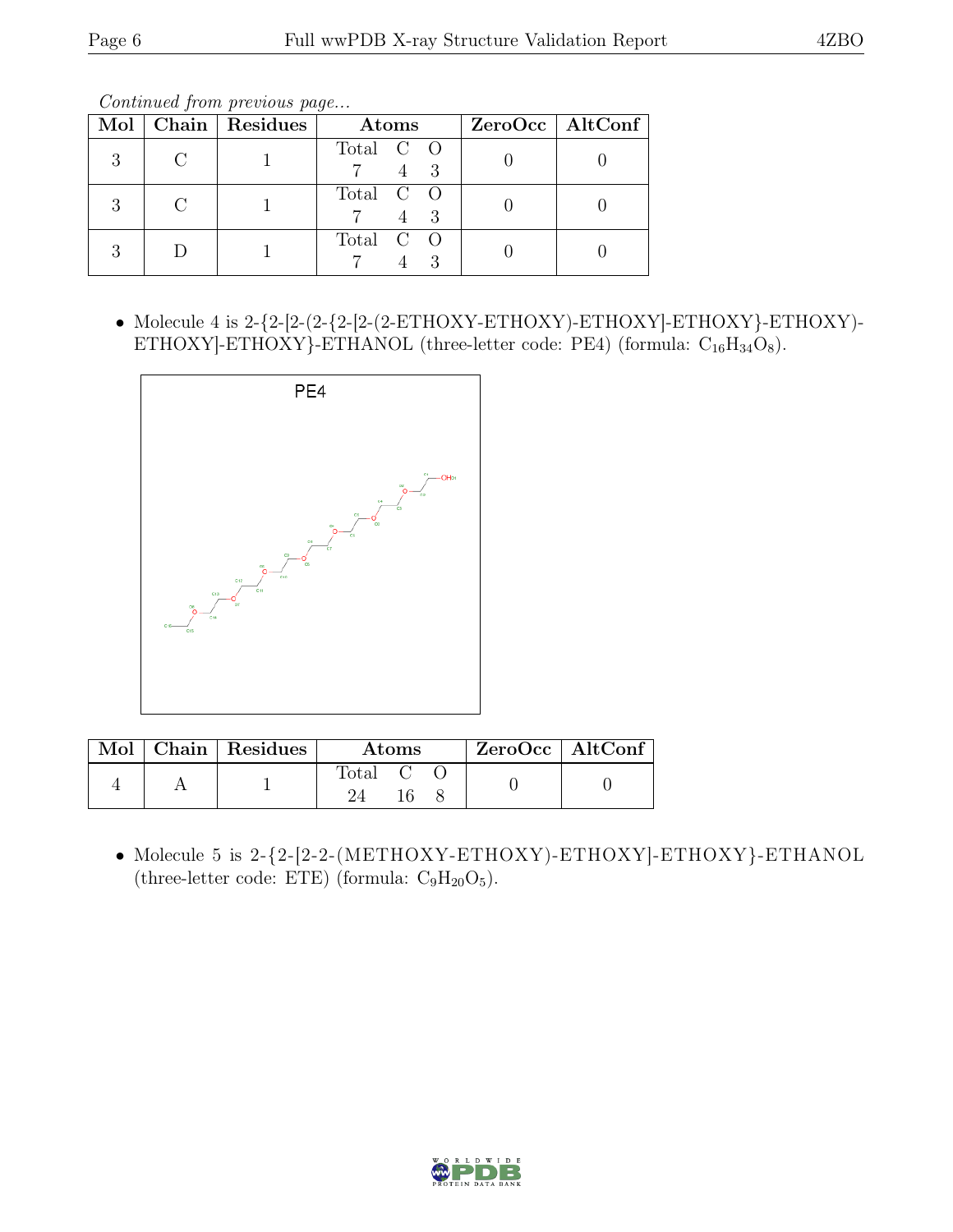

|  | $\mathbf{Mol}$   Chain   Residues | <b>Atoms</b> |  | $ZeroOcc \mid AltConf$ |  |  |
|--|-----------------------------------|--------------|--|------------------------|--|--|
|  |                                   | Total C      |  |                        |  |  |

 $\bullet\,$  Molecule 6 is water.

| Mol |               | Chain   Residues | Atoms                                 | $ZeroOcc \mid AltConf \mid$ |
|-----|---------------|------------------|---------------------------------------|-----------------------------|
| 6   | А             | 406              | Total<br>$\overline{O}$<br>406<br>406 |                             |
|     | В             | 323              | Total<br>O<br>323<br>323              |                             |
| 6   | $\mathcal{C}$ | 325              | Total<br>$\Omega$<br>325<br>325       |                             |
|     | D             | 332              | Total<br>O<br>332<br>332              |                             |

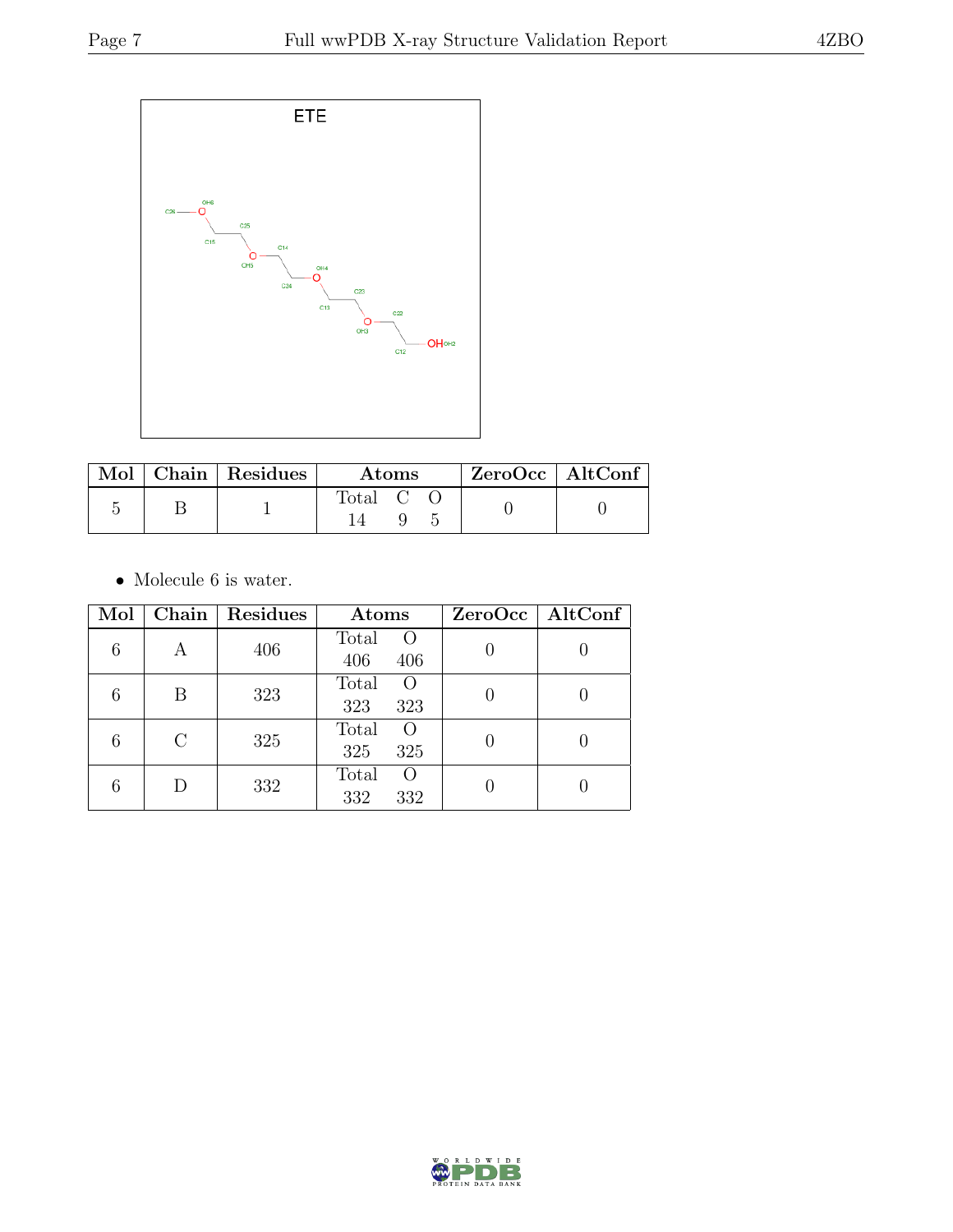# 3 Residue-property plots  $(i)$

These plots are drawn for all protein, RNA, DNA and oligosaccharide chains in the entry. The first graphic for a chain summarises the proportions of the various outlier classes displayed in the second graphic. The second graphic shows the sequence view annotated by issues in geometry and electron density. Residues are color-coded according to the number of geometric quality criteria for which they contain at least one outlier:  $green = 0$ , yellow  $= 1$ , orange  $= 2$  and red  $= 3$  or more. A red dot above a residue indicates a poor fit to the electron density (RSRZ > 2). Stretches of 2 or more consecutive residues without any outlier are shown as a green connector. Residues present in the sample, but not in the model, are shown in grey.



• Molecule 1: Acetoacetate decarboxylase

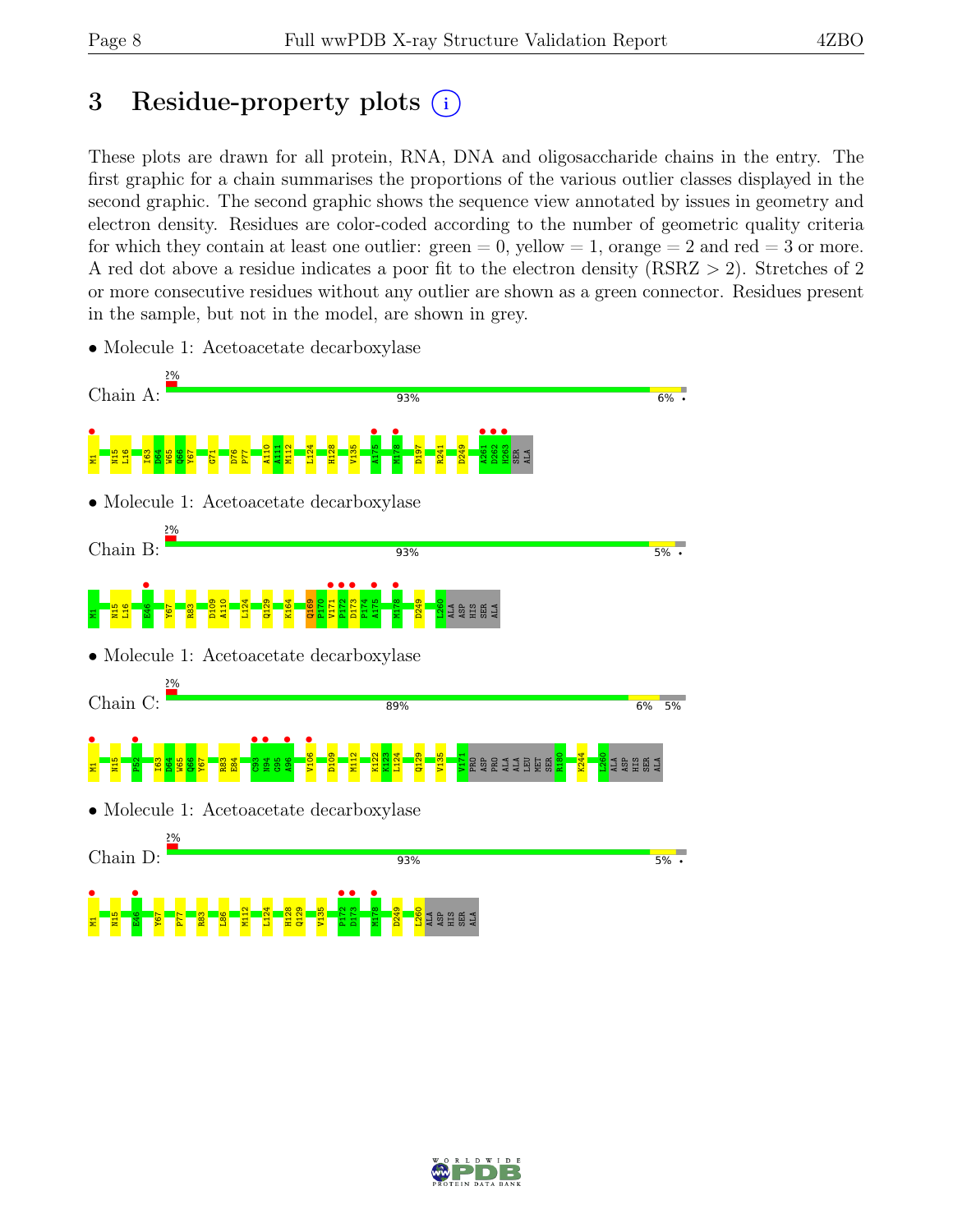# 4 Data and refinement statistics  $(i)$

| Property                                                         | Value                                           | <b>Source</b> |
|------------------------------------------------------------------|-------------------------------------------------|---------------|
| Space group                                                      | $P\overline{21\ 21\ 2}$                         | Depositor     |
| Cell constants                                                   | 157.90Å 124.40Å<br>53.20Å                       | Depositor     |
| a, b, c, $\alpha$ , $\beta$ , $\gamma$                           | $90.00^\circ$<br>$90.00^\circ$<br>$90.00^\circ$ |               |
| Resolution $(A)$                                                 | 41.58<br>1.40                                   | Depositor     |
|                                                                  | 41.58<br>$-1.40$                                | <b>EDS</b>    |
| % Data completeness                                              | 98.4 (41.58-1.40)                               | Depositor     |
| (in resolution range)                                            | 96.9 (41.58-1.40)                               | <b>EDS</b>    |
| $R_{merge}$                                                      | 0.07                                            | Depositor     |
| $R_{sym}$                                                        | (Not available)                                 | Depositor     |
| $\langle I/\sigma(I) \rangle$ <sup>1</sup>                       | $4.03$ (at 1.39Å)                               | Xtriage       |
| Refinement program                                               | PHENIX dev 1702                                 | Depositor     |
|                                                                  | 0.155<br>0.175<br>$\overline{a}$                | Depositor     |
| $R, R_{free}$                                                    | $0.158$ ,<br>0.177                              | DCC           |
| $R_{free}$ test set                                              | 3000 reflections $(1.45\%)$                     | wwPDB-VP      |
| Wilson B-factor $(A^2)$                                          | 16.9                                            | Xtriage       |
| Anisotropy                                                       | 0.061                                           | Xtriage       |
| Bulk solvent $k_{sol}(\text{e}/\text{A}^3), B_{sol}(\text{A}^2)$ | 0.41, 45.6                                      | <b>EDS</b>    |
| L-test for twinning <sup>2</sup>                                 | $< L >$ = 0.45, $< L^2 >$ = 0.28                | Xtriage       |
| Estimated twinning fraction                                      | No twinning to report.                          | Xtriage       |
| $\overline{F_o}, \overline{F_c}$ correlation                     | 0.97                                            | <b>EDS</b>    |
| Total number of atoms                                            | 16970                                           | wwPDB-VP      |
| Average B, all atoms $(A^2)$                                     | 24.0                                            | wwPDB-VP      |

Xtriage's analysis on translational NCS is as follows: The analyses of the Patterson function reveals a significant off-origin peak that is 20.53 % of the origin peak, indicating pseudo-translational symmetry. The chance of finding a peak of this or larger height randomly in a structure without pseudo-translational symmetry is equal to 8.5270e-03.

<sup>&</sup>lt;sup>2</sup>Theoretical values of  $\langle |L| \rangle$ ,  $\langle L^2 \rangle$  for acentric reflections are 0.5, 0.333 respectively for untwinned datasets, and 0.375, 0.2 for perfectly twinned datasets.



<span id="page-8-1"></span><span id="page-8-0"></span><sup>1</sup> Intensities estimated from amplitudes.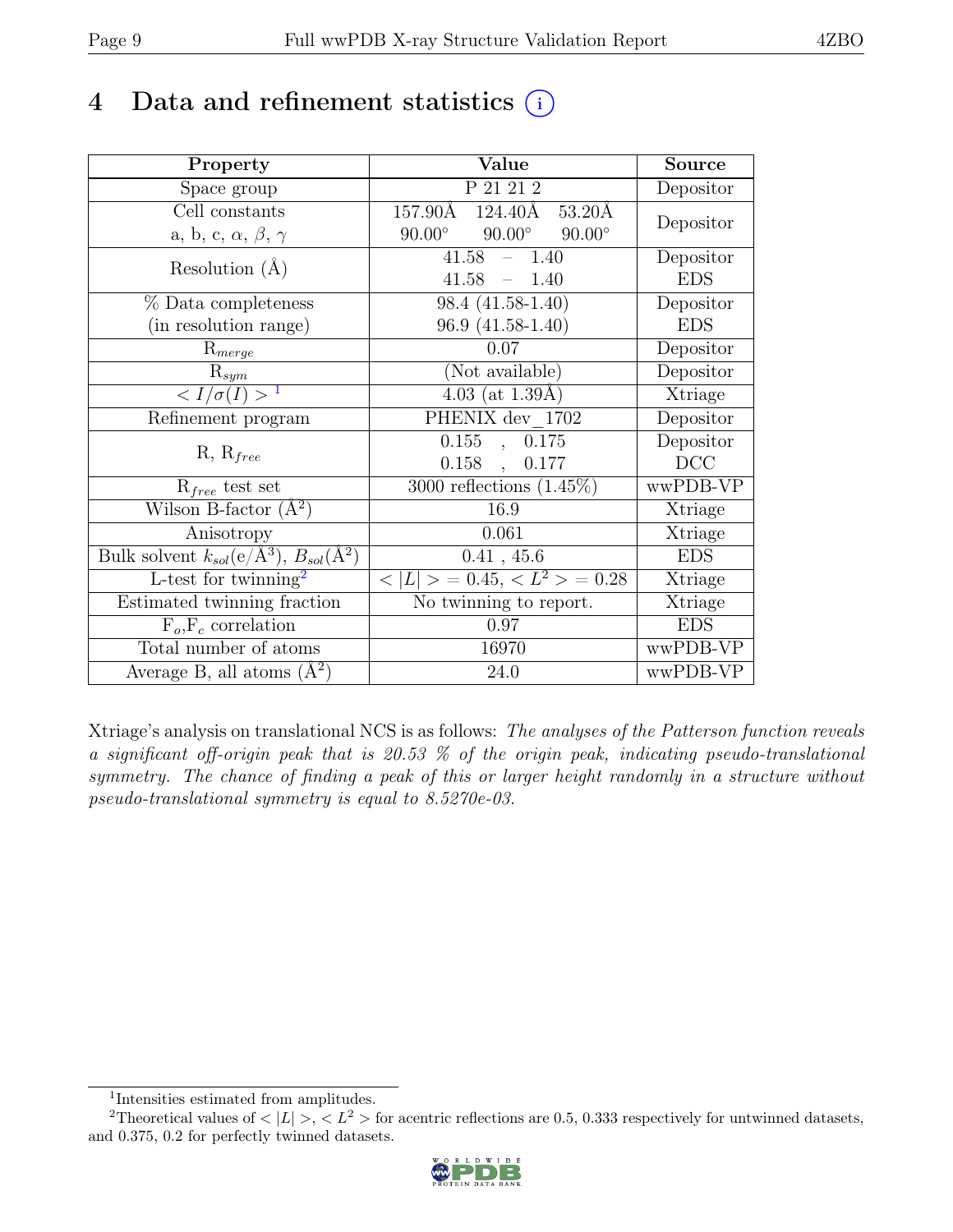# 5 Model quality  $(i)$

# 5.1 Standard geometry  $(i)$

Bond lengths and bond angles in the following residue types are not validated in this section: FMT, ETE, PEG, PE4

The Z score for a bond length (or angle) is the number of standard deviations the observed value is removed from the expected value. A bond length (or angle) with  $|Z| > 5$  is considered an outlier worth inspection. RMSZ is the root-mean-square of all Z scores of the bond lengths (or angles).

| Mol          | Chain  |             | Bond lengths | Bond angles |                 |  |
|--------------|--------|-------------|--------------|-------------|-----------------|--|
|              |        | <b>RMSZ</b> | # $ Z  > 5$  | <b>RMSZ</b> | # $ Z  > 5$     |  |
| 1            |        | 0.33        | 0/2060       | 0.58        | 0/2826          |  |
| 1            | В      | 0.30        | 0/2036       | 0.54        | $\sqrt{0/2793}$ |  |
| $\mathbf{1}$ | $\cap$ | 0.32        | 0/2033       | 0.57        | 0/2787          |  |
| $\mathbf{1}$ | D      | 0.31        | 0/2036       | 0.55        | 0/2793          |  |
| All          | All    | 0.32        | 0/8165       | 0.56        | 11199           |  |

There are no bond length outliers.

There are no bond angle outliers.

There are no chirality outliers.

There are no planarity outliers.

# 5.2 Too-close contacts (i)

In the following table, the Non-H and H(model) columns list the number of non-hydrogen atoms and hydrogen atoms in the chain respectively. The H(added) column lists the number of hydrogen atoms added and optimized by MolProbity. The Clashes column lists the number of clashes within the asymmetric unit, whereas Symm-Clashes lists symmetry-related clashes.

| Mol           | Chain |      | $\sqrt{\text{Non-H} \mid \text{H}(\text{model})}$ | H(added) | Clashes | Symm-Clashes |
|---------------|-------|------|---------------------------------------------------|----------|---------|--------------|
|               | A     | 1990 | 1921                                              | 1911     | 16      |              |
|               | В     | 1967 | 1893                                              | 1895     | 10      |              |
|               | €.    | 1945 | 1890                                              | 1859     | 12      |              |
|               | D     | 1967 | 1905                                              | 1895     |         |              |
| 2             | А     |      |                                                   |          |         |              |
| $\mathcal{D}$ | В     |      |                                                   | 2        |         |              |
| റ             | C 3   |      |                                                   | З        |         |              |
| റ             | D     |      |                                                   |          |         |              |
| ച             |       |      |                                                   |          |         |              |

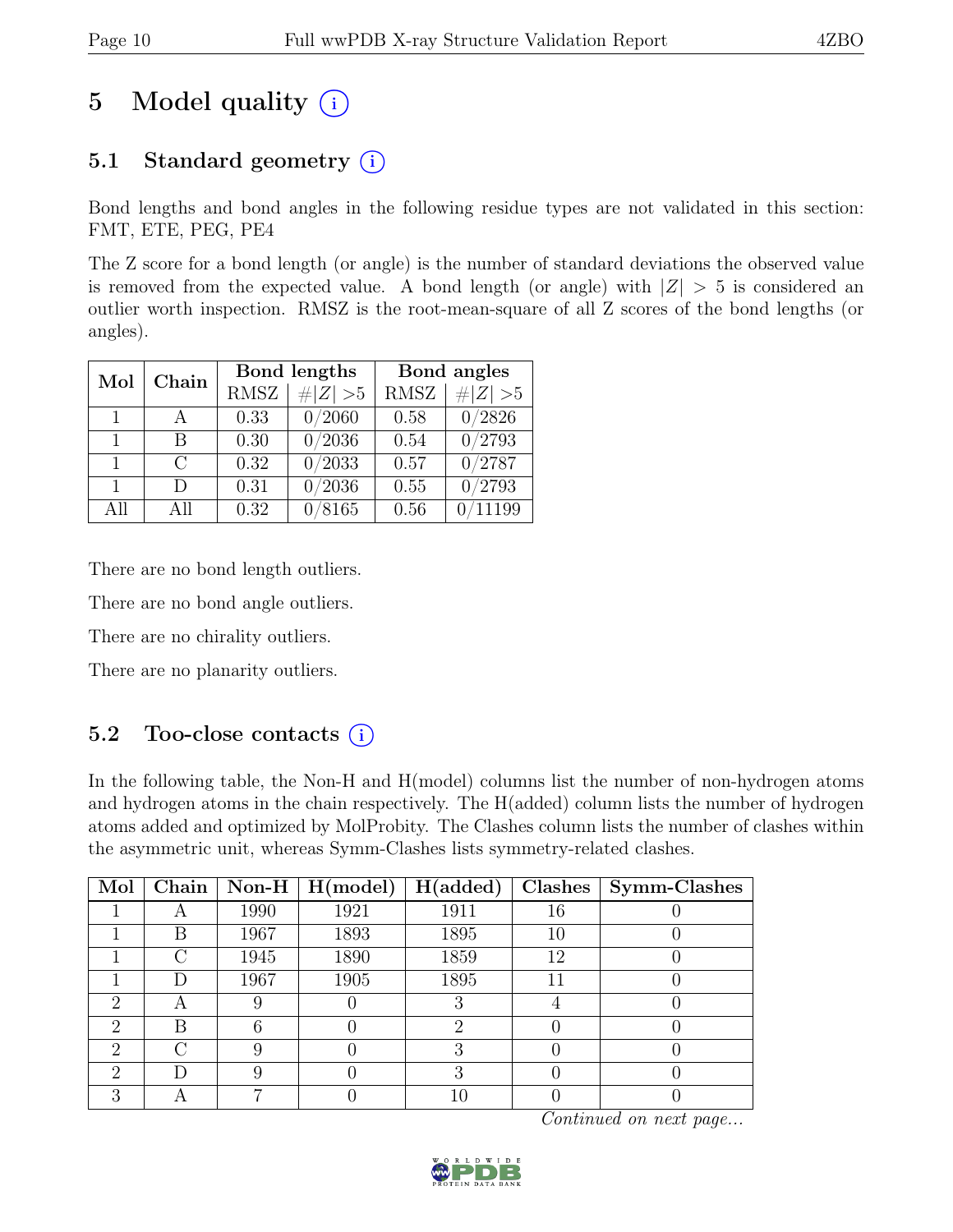| Mol | <b>Chain</b> |      | $\boxed{\text{Non-H} \mid \text{H}(\text{model})}$ | H(added) | Clashes                     | Symm-Clashes |
|-----|--------------|------|----------------------------------------------------|----------|-----------------------------|--------------|
| 3   | В            |      |                                                    | 10       |                             |              |
| 3   | 71           | 14   |                                                    | 20       |                             |              |
| З   |              |      |                                                    | 10       |                             |              |
|     | А            | 24   |                                                    | 34       |                             |              |
| 5   | В            | 14   |                                                    | 20       |                             |              |
| 6   | A            | 406  |                                                    |          |                             |              |
| հ   | В            | 323  |                                                    |          | З                           |              |
|     | 7            | 325  |                                                    |          |                             |              |
|     |              | 332  |                                                    |          | $\mathcal{D}_{\mathcal{A}}$ | റ            |
| All | All          | 9361 | 7609                                               | 7675     | 43                          |              |

Continued from previous page...

The all-atom clashscore is defined as the number of clashes found per 1000 atoms (including hydrogen atoms). The all-atom clashscore for this structure is 3.

All (43) close contacts within the same asymmetric unit are listed below, sorted by their clash magnitude.

| Atom-1                        | Atom-2            | Interatomic    | Clash           |
|-------------------------------|-------------------|----------------|-----------------|
|                               |                   | distance $(A)$ | overlap $(\AA)$ |
| 1:B:169:GLN:NE2               | 6: B:401: HOH:O   | 2.07           | 0.87            |
| 1: D:260: LEU:O               | 6:D:1201:HOH:O    | 2.00           | 0.79            |
| $2: A: 30\overline{3:FMT:O2}$ | 6:A:401:HOH:O     | 2.01           | 0.79            |
| 1:B:171:VAL:O                 | 6:B:402:HOH:O     | 2.09           | 0.69            |
| 1:B:164:LYS:HB2               | 5:B:303:ETE:H252  | 1.77           | 0.65            |
| 1:A:124:LEU:HD11              | 1:C:124:LEU:HD11  | 1.77           | 0.65            |
| 1:B:124:LEU:HD11              | 1:D:124:LEU:HD11  | 1.80           | 0.62            |
| 2:A:303:FMT:H                 | 6:A:656:HOH:O     | 2.03           | 0.58            |
| 2:A:303:FMT:O2                | 6: A:402: HOH:O   | 2.18           | 0.55            |
| 1:C:106[B]:VAL:HG21           | 1:C:122:LYS:HD3   | 1.92           | 0.52            |
| 4:A:305:PE4:H121              | 6:A:598:HOH:O     | 2.10           | 0.51            |
| 1:A:249:ASP:HB3               | 1:D:135:VAL:HB    | 1.92           | 0.51            |
| 1:A:76:ASP:HB2                | 4:A:305:PE4:H102  | 1.93           | 0.50            |
| 1:A:124:LEU:HD12              | 1:C:109:ASP:HB3   | 1.92           | 0.50            |
| 1:B:109:ASP:HB3               | 1:D:124:LEU:HD12  | 1.93           | 0.49            |
| 1:A:16:LEU:HG                 | 1:A:110:ALA:HA    | 1.96           | 0.48            |
| 1: A:76: ASP:CG               | 4:A:305:PE4:H102  | 2.34           | 0.48            |
| 1:A:135:VAL:HB                | 1:D:249:ASP:HB3   | 1.95           | 0.47            |
| 1:B:173:ASP:OD1               | 6:B:403:HOH:O     | 2.21           | 0.47            |
| 1:D:83:ARG:NH2                | 1: D: 129: GLN: H | 2.13           | 0.47            |
| 1:B:249:ASP:HB3               | 1:C:135:VAL:HB    | 1.97           | 0.46            |
| 1:C:112[B]:MET:SD             | 1:C:124:LEU:HG    | 2.55           | 0.46            |
| 1:D:83:ARG:NH1                | 6:D:1203:HOH:O    | 2.43           | 0.46            |
| 1: D: 112: MET: HE2           | 1:D:124:LEU:HD21  | 1.98           | 0.46            |

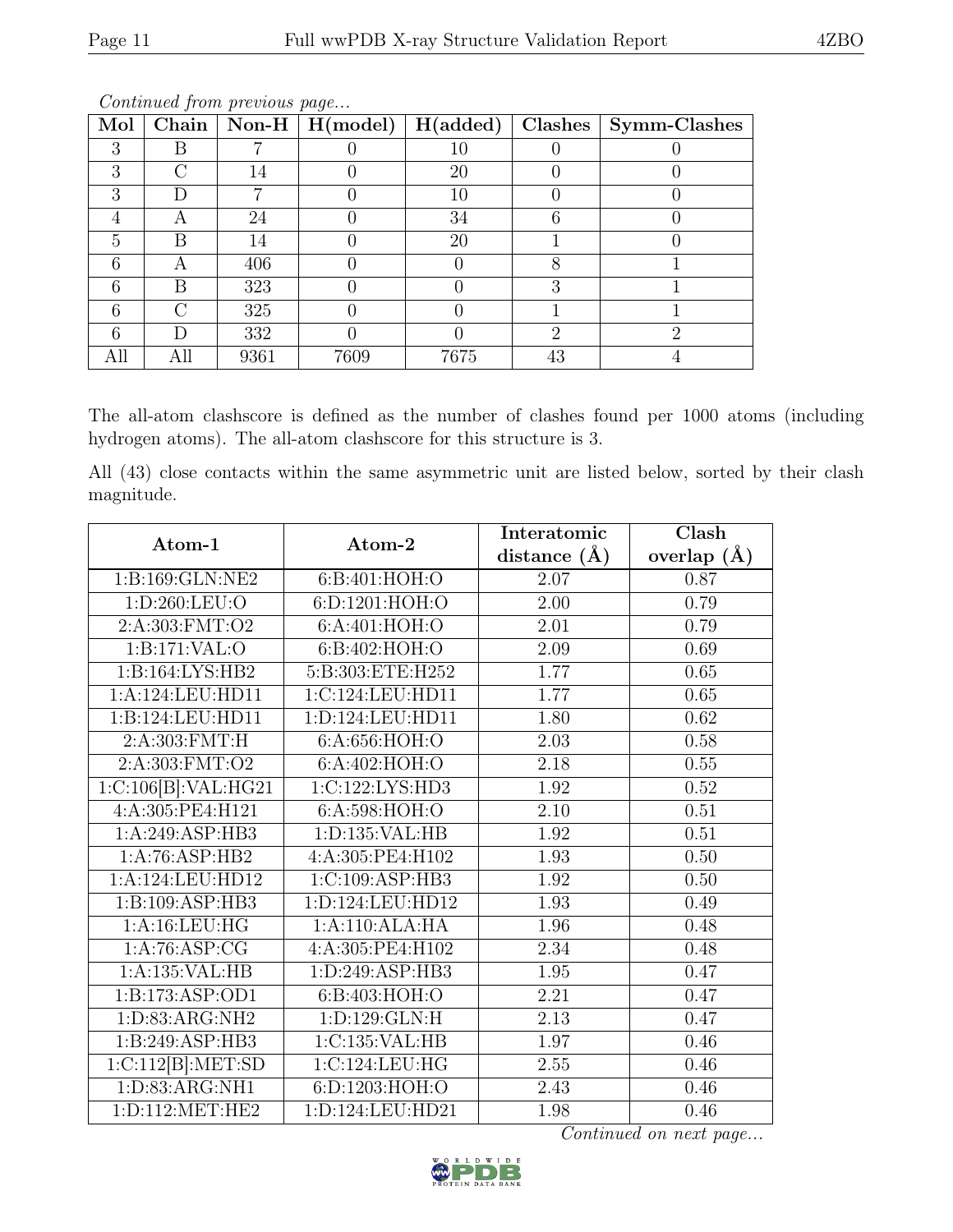| Atom-1             | Atom-2              | Interatomic      | Clash         |
|--------------------|---------------------|------------------|---------------|
|                    |                     | distance $(\AA)$ | overlap $(A)$ |
| 1:C:83:ARG:NH1     | 1:C:129:GLN:H       | 2.14             | 0.45          |
| 1:B:16:LEU:HG      | 1:B:110:ALA:HA      | 2.00             | 0.44          |
| 1:C:244:LYS:NZ     | 6:C:401:HOH:O       | 2.24             | 0.43          |
| 1:C:84:GLU:HG3     | 1:C:106[B]:VAL:HG22 | 1.99             | 0.43          |
| 1:A:241:ARG:NE     | 6:A:405:HOH:O       | 2.39             | 0.42          |
| 1:B:109:ASP:HB3    | 1: D: 124: LEU: CD1 | 2.50             | 0.42          |
| 2: A:303: FMT:C    | 6:A:402:HOH:O       | 2.66             | 0.42          |
| 1: A:112: MET:HE3  | 1:C:112[A]:MET:HE3  | 2.02             | 0.42          |
| 1:A:71:GLY:HA2     | 4:A:305:PE4:H22     | 2.02             | 0.41          |
| 1:A:197:ASP:OD2    | 6:A:403:HOH:O       | 2.22             | 0.41          |
| 1:B:83:ARG:NH1     | 1:B:129:GLN:H       | 2.18             | 0.41          |
| 1:A:76:ASP:CB      | 4:A:305:PE4:H102    | 2.51             | 0.41          |
| 6:A:594:HOH:O      | 1: C: 1: MET: HG3   | 2.20             | 0.41          |
| 1:A:77:PRO:HB2     | 1:D:128:HIS:HB3     | 2.01             | 0.41          |
| 1: A:124:LEU:CD1   | 1:C:109:ASP:HB3     | 2.51             | 0.41          |
| 1:C:63:ILE:HG21    | 1:C:65:TRP:CE2      | 2.55             | 0.41          |
| 1: A:63: ILE: HG21 | 1: A:65:TRP:CE2     | 2.56             | 0.40          |
| 1:A:128:HIS:HB3    | 1:D:77:PRO:HB2      | 2.02             | 0.40          |
| 4:A:305:PE4:H101   | 4:A:305:PE4:H122    | 1.80             | 0.40          |

Continued from previous page...

All (4) symmetry-related close contacts are listed below. The label for Atom-2 includes the symmetry operator and encoded unit-cell translations to be applied.

| $Atom-1$        | $\rm{Atom}\text{-}2$           | Interatomic<br>distance $(A)$ | Clash<br>overlap $(\AA)$ |
|-----------------|--------------------------------|-------------------------------|--------------------------|
| 6: B:410: HOH:O | 6:D:1321:HOH: $O[3 \quad 555]$ | 2.07                          | 0.13                     |
| 6: A:670: HOH:O | 6:A:788:HOH:O[1<br>5561        | 2.17                          | 0.03                     |
| 6:D:1455:HOH:O  | 6:D:1504:HOH:O[1<br>5561       | 2.17                          | 0.03                     |
| 6:C:664:HOH:O   | 6:C:674:HOH:O[                 | 2.18                          | ۱۱9                      |

### 5.3 Torsion angles (i)

#### 5.3.1 Protein backbone (i)

In the following table, the Percentiles column shows the percent Ramachandran outliers of the chain as a percentile score with respect to all X-ray entries followed by that with respect to entries of similar resolution.

The Analysed column shows the number of residues for which the backbone conformation was analysed, and the total number of residues.

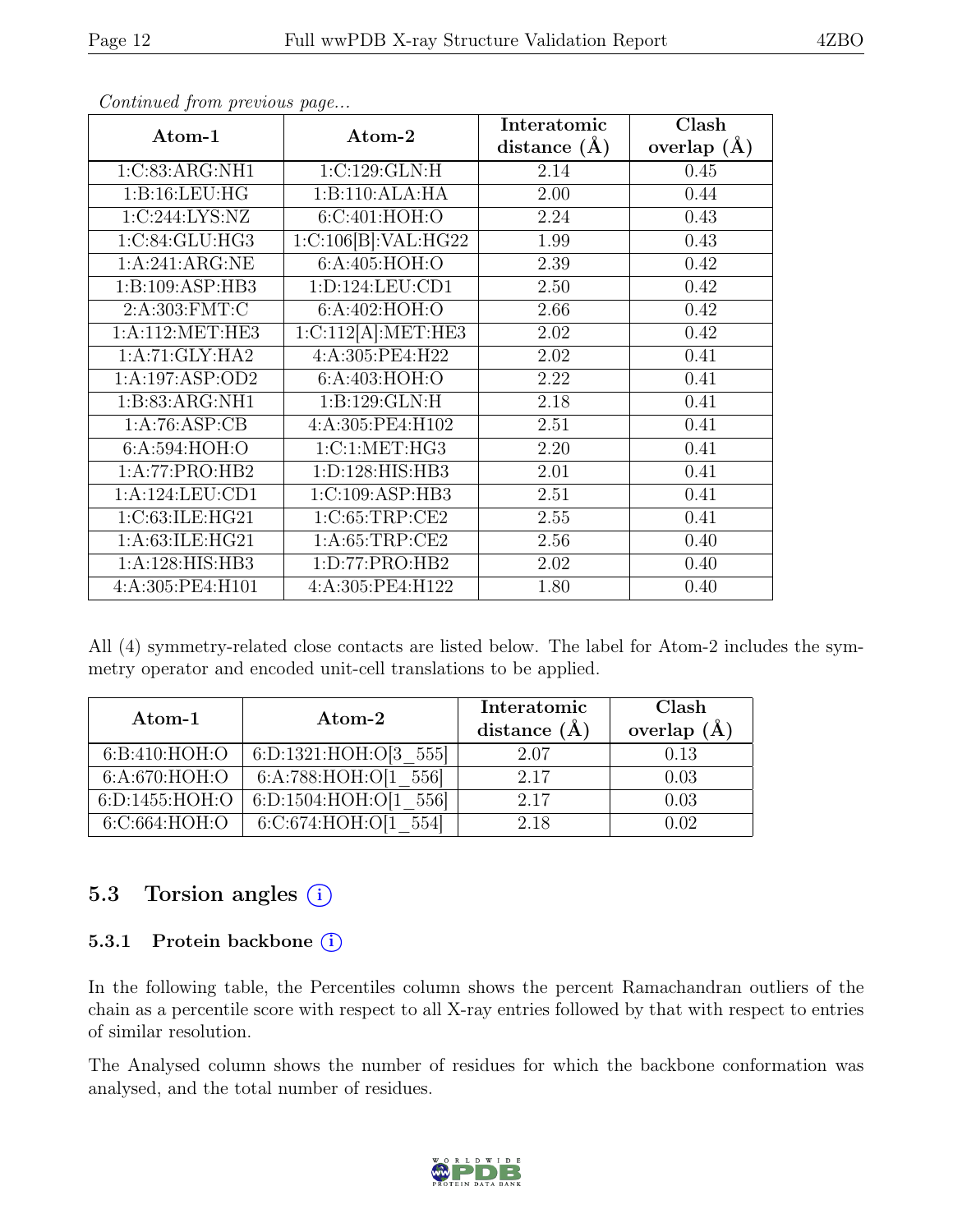| Mol | Chain   | Analysed          | Favoured   | Allowed   | Outliers | Percentiles |                  |
|-----|---------|-------------------|------------|-----------|----------|-------------|------------------|
|     | A       | $263/265$ (99%)   | 257 (98%)  | $6(2\%)$  |          | 100         | $100 \triangle$  |
|     | B       | $260/265$ (98%)   | 254 (98%)  | $6(2\%)$  |          | 100         | 100              |
|     | $\rm C$ | $257/265$ (97%)   | 248 (96%)  | $9(4\%)$  |          | 100         | 100 <sub>1</sub> |
|     | D       | $260/265$ (98%)   | 256 (98%)  | $4(2\%)$  |          | 100         | 100              |
| All | All     | $1040/1060$ (98%) | 1015 (98%) | $25(2\%)$ |          | 100         | 100 <sub>1</sub> |

There are no Ramachandran outliers to report.

#### 5.3.2 Protein sidechains (i)

In the following table, the Percentiles column shows the percent sidechain outliers of the chain as a percentile score with respect to all X-ray entries followed by that with respect to entries of similar resolution.

The Analysed column shows the number of residues for which the sidechain conformation was analysed, and the total number of residues.

| Mol | Chain         | Analysed         | Rotameric | Outliers  | Percentiles |    |
|-----|---------------|------------------|-----------|-----------|-------------|----|
|     | $\mathbf{A}$  | $202/201$ (100%) | 199 (98%) | $3(2\%)$  | 65          | 37 |
|     | B.            | $200/201$ (100%) | 197 (98%) | $3(2\%)$  | 65          | 37 |
|     | $\mathcal{C}$ | $200/201$ (100%) | 198 (99%) | $2(1\%)$  | 76          | 53 |
|     | D             | $200/201$ (100%) | 196 (98%) | $4(2\%)$  | 55          | 23 |
| All | All           | 802/804 (100%)   | 790 (98%) | $12(2\%)$ | 65          | 37 |

All (12) residues with a non-rotameric sidechain are listed below:

| Mol         | Chain                   | Res | <b>Type</b>       |
|-------------|-------------------------|-----|-------------------|
| 1           | А                       | 1   | <b>MET</b>        |
| $\mathbf 1$ | Α                       | 15  | <b>ASN</b>        |
| 1           | A                       | 67  | <b>TYR</b>        |
| $\mathbf 1$ | В                       | 15  | <b>ASN</b>        |
| $\mathbf 1$ | B                       | 67  | <b>TYR</b>        |
| 1           | В                       | 169 | <b>GLN</b>        |
| 1           | $\overline{C}$          | 15  | <b>ASN</b>        |
| $\mathbf 1$ | $\overline{\mathrm{C}}$ | 67  | <b>TYR</b>        |
| $\mathbf 1$ | D                       | 1   | MET               |
| 1           | D)                      | 15  | $\overline{A}$ SN |
| 1           | I)                      | 67  | <b>TYR</b>        |
|             |                         | 86  | LEU               |

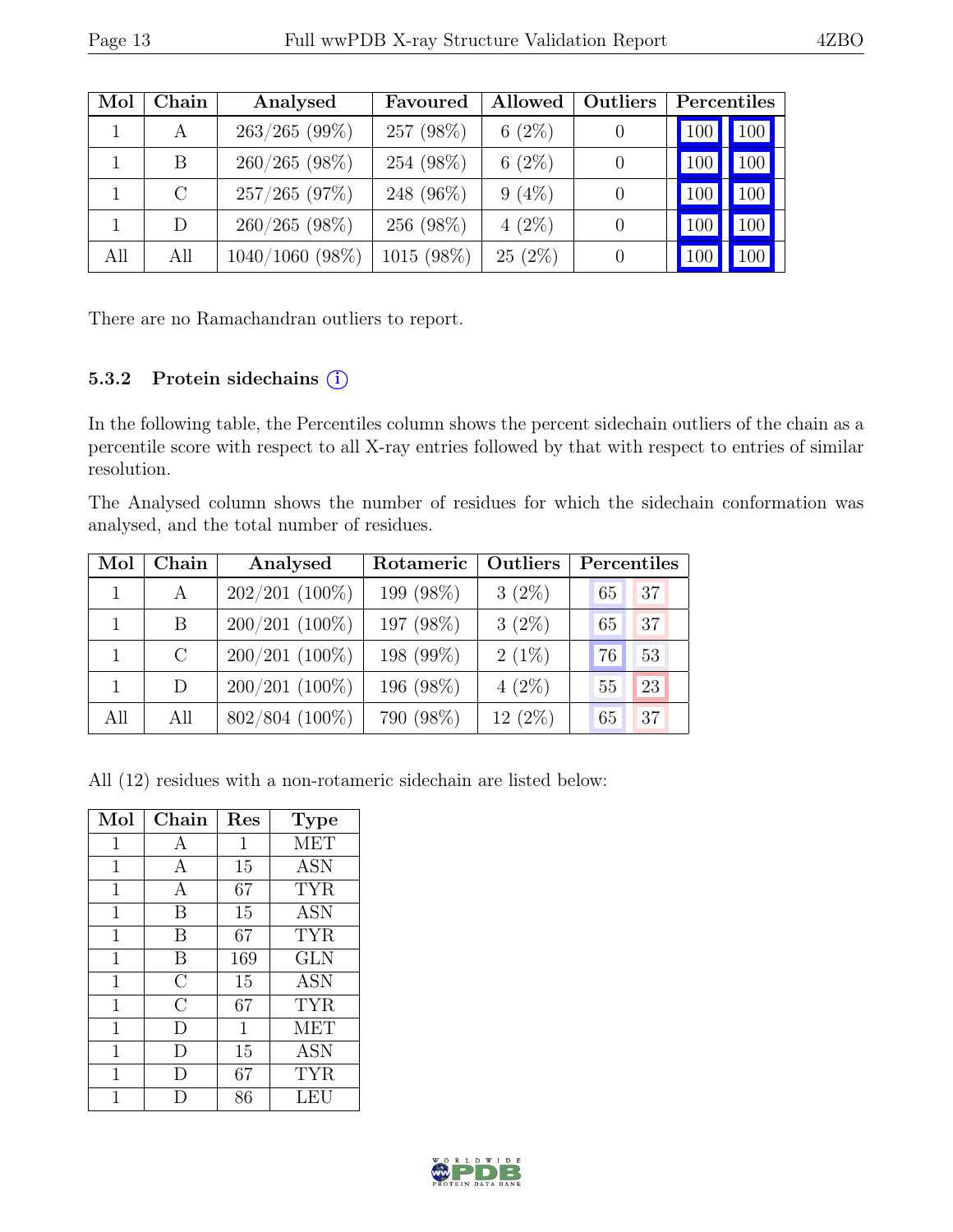Sometimes sidechains can be flipped to improve hydrogen bonding and reduce clashes. There are no such sidechains identified.

#### 5.3.3 RNA  $(i)$

There are no RNA molecules in this entry.

### 5.4 Non-standard residues in protein, DNA, RNA chains  $\circ$

There are no non-standard protein/DNA/RNA residues in this entry.

### 5.5 Carbohydrates  $(i)$

There are no monosaccharides in this entry.

### 5.6 Ligand geometry  $(i)$

18 ligands are modelled in this entry.

In the following table, the Counts columns list the number of bonds (or angles) for which Mogul statistics could be retrieved, the number of bonds (or angles) that are observed in the model and the number of bonds (or angles) that are defined in the Chemical Component Dictionary. The Link column lists molecule types, if any, to which the group is linked. The Z score for a bond length (or angle) is the number of standard deviations the observed value is removed from the expected value. A bond length (or angle) with  $|Z| > 2$  is considered an outlier worth inspection. RMSZ is the root-mean-square of all Z scores of the bond lengths (or angles).

| Mol<br><b>Type</b> |            | Chain            | Res | Link |            | Bond lengths |                          |            | Bond angles |                |
|--------------------|------------|------------------|-----|------|------------|--------------|--------------------------|------------|-------------|----------------|
|                    |            |                  |     |      | Counts     | RMSZ         | # $ Z  > 2$              | Counts     | RMSZ        | Z   > 2        |
| $\overline{2}$     | <b>FMT</b> | A                | 301 |      | 0,2,2      |              |                          | 0,1,1      |             |                |
| $\overline{4}$     | PE4        | А                | 305 |      | 23, 23, 23 | 0.45         | $\theta$                 | 22, 22, 22 | 0.54        | $\theta$       |
| 2                  | <b>FMT</b> | D                | 303 |      | 0,2,2      |              |                          | 0,1,1      |             |                |
| 3                  | PEG        | A                | 304 |      | 6,6,6      | 0.42         | $\overline{0}$           | 5,5,5      | 0.30        | $\overline{0}$ |
| 2                  | <b>FMT</b> | D                | 301 |      | 0,2,2      |              | $\overline{\phantom{0}}$ | 0,1,1      |             |                |
| 2                  | <b>FMT</b> | B                | 301 |      | 0,2,2      |              |                          | 0,1,1      |             |                |
| 3                  | PEG        | $\mathcal{C}$    | 305 |      | 6,6,6      | 0.42         | $\overline{0}$           | 5,5,5      | 0.27        | $\theta$       |
| $\overline{2}$     | <b>FMT</b> | $\mathcal{C}$    | 301 |      | 0,2,2      |              | $\overline{\phantom{0}}$ | 0,1,1      |             |                |
| 2                  | <b>FMT</b> | А                | 302 |      | 0,2,2      |              |                          | 0,1,1      |             |                |
| 2                  | <b>FMT</b> | $\boldsymbol{B}$ | 302 |      | 0,2,2      |              |                          | 0,1,1      |             |                |
| 2                  | FMT        | $\mathcal{C}$    | 303 |      | 0,2,2      |              |                          | 0,1,1      |             |                |
| 2                  | <b>FMT</b> | D                | 302 |      | 0,2,2      |              |                          | 0,1,1      |             |                |
| 3                  | <b>PEG</b> | $\overline{C}$   | 304 |      | 6,6,6      | 0.43         | $\theta$                 | 5,5,5      | 0.35        | $\theta$       |
| 3                  | PEG        | D                | 304 |      | 6,6,6      | 0.44         | $\theta$                 | 5,5,5      | 0.26        | $\overline{0}$ |

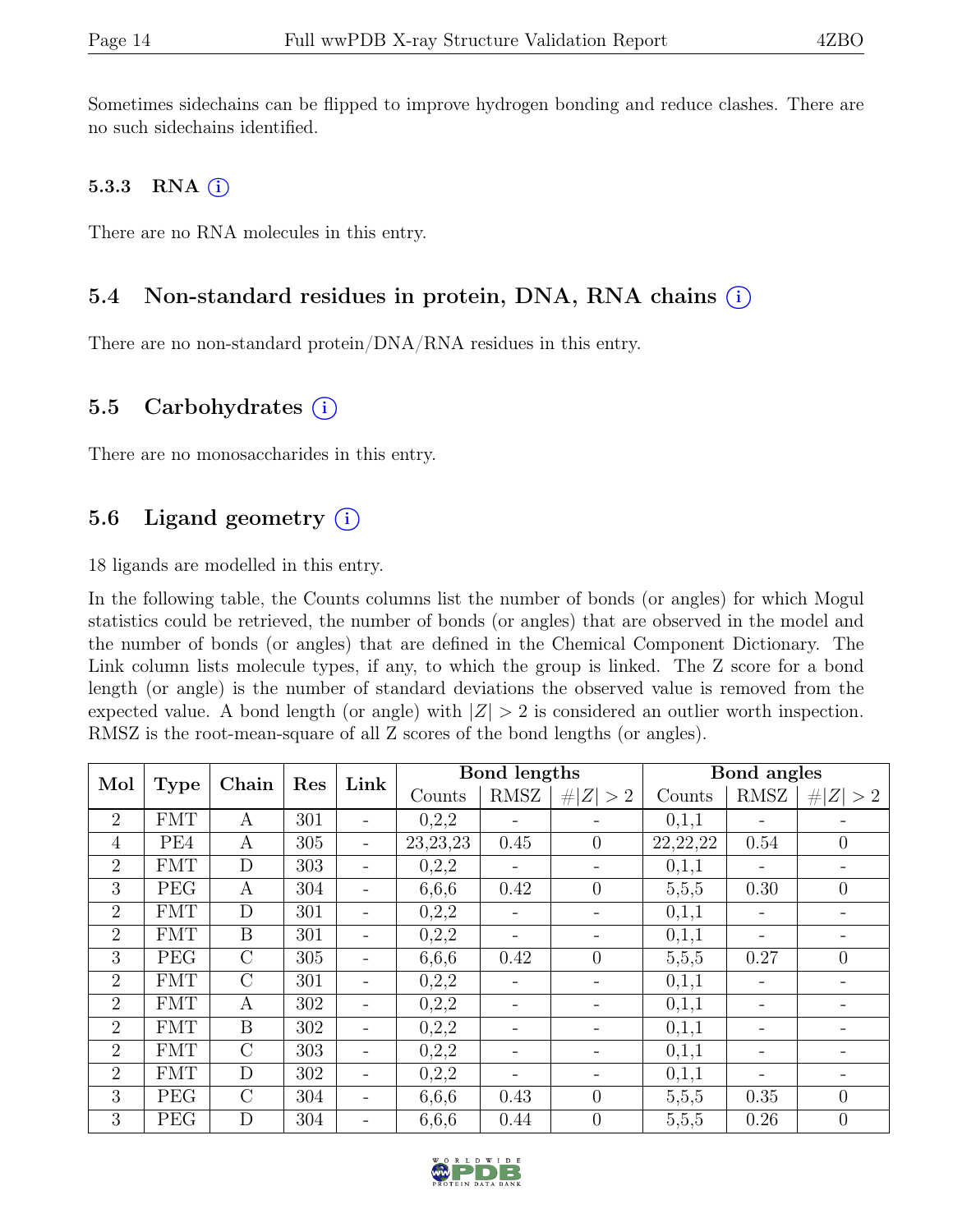| Mol<br><b>Type</b> |            | Chain | $\mid$ Res | Link | Bond lengths |             |             | Bond angles |             |                          |
|--------------------|------------|-------|------------|------|--------------|-------------|-------------|-------------|-------------|--------------------------|
|                    |            |       |            |      | Counts       | <b>RMSZ</b> | # $ Z  > 2$ | Counts      | <b>RMSZ</b> | $ Z >2$  <br>#           |
| $\mathcal{C}$      | <b>ETE</b> |       | 303        |      | 13,13,13     | 0.46        |             | 12, 12, 12  | 0.30        |                          |
| 3                  | <b>PEG</b> |       | 304        |      | 6,6,6        | 0.42        |             | 5,5,5       | 0.33        |                          |
| $\Omega$           | $\rm{FMT}$ |       | 303        |      | 0,2,2        |             |             | 0,1,1       |             | $\overline{\phantom{0}}$ |
| $\Omega$           | <b>FMT</b> |       | 302        |      | 0,2,2        |             |             | 0,1,1       |             |                          |

In the following table, the Chirals column lists the number of chiral outliers, the number of chiral centers analysed, the number of these observed in the model and the number defined in the Chemical Component Dictionary. Similar counts are reported in the Torsion and Rings columns. '-' means no outliers of that kind were identified.

| Mol            | <b>Type</b> | Chain   | Res | Link | Chirals | <b>Torsions</b>         | <b>Rings</b> |
|----------------|-------------|---------|-----|------|---------|-------------------------|--------------|
| $\overline{4}$ | PE4         | А       | 305 |      |         | 7/21/21/21              |              |
| 3              | <b>PEG</b>  | Α       | 304 |      |         | 2/4/4/4                 |              |
| 3              | PEG         | $\rm C$ | 305 |      |         | 0/4/4/4                 |              |
| 3              | <b>PEG</b>  | $\rm C$ | 304 |      |         | 3/4/4/4                 |              |
| 3              | <b>PEG</b>  | D       | 304 |      |         | 2/4/4/4                 |              |
| $\overline{5}$ | <b>ETE</b>  | B       | 303 |      |         | $0/11/\overline{11/11}$ |              |
| 3              | PEG         | Β       | 304 |      |         | 2/4/4/4                 |              |

There are no bond length outliers.

There are no bond angle outliers.

There are no chirality outliers.

All (16) torsion outliers are listed below:

| Mol            | Chain         | $\operatorname{Res}% \left( \mathcal{N}\right) \equiv\operatorname*{Res}\left( \mathcal{N}\right)$ | <b>Type</b>     | Atoms                                                             |
|----------------|---------------|----------------------------------------------------------------------------------------------------|-----------------|-------------------------------------------------------------------|
| 3              | $\rm C$       | 304                                                                                                | <b>PEG</b>      | $O1-C1-C2-O2$                                                     |
| 4              | А             | 305                                                                                                | PE4             | O3-C5-C6-O4                                                       |
| $\overline{4}$ | A             | 305                                                                                                | PE <sub>4</sub> | C <sub>14</sub> -C <sub>13</sub> -O <sub>7</sub> -C <sub>12</sub> |
| 4              | А             | 305                                                                                                | PE4             | $O2-C3-C4-O3$                                                     |
| 3              | B             | 304                                                                                                | PEG             | O1-C1-C2-O2                                                       |
| 3              | $\mathcal{C}$ | 304                                                                                                | <b>PEG</b>      | $C4-C3-O2-C2$                                                     |
| 3              | C             | 304                                                                                                | PEG             | O2-C3-C4-O4                                                       |
| $\overline{4}$ | А             | 305                                                                                                | PE4             | C8-C7-O4-C6                                                       |
| 3              | А             | 304                                                                                                | PEG             | $C4-C3-O2-C2$                                                     |
| 3              | D             | 304                                                                                                | PEG             | $O2-C3-C4-O4$                                                     |
| $\overline{4}$ | А             | 305                                                                                                | PE4             | O6-C11-C12-O7                                                     |
| $\overline{4}$ | А             | 305                                                                                                | PE4             | O4-C7-C8-O5                                                       |
| 3              | A             | 304                                                                                                | PEG             | $O2-C3-C4-O4$                                                     |
| 3              | В             | 304                                                                                                | <b>PEG</b>      | C <sub>4</sub> -C <sub>3</sub> -O <sub>2</sub> -C <sub>2</sub>    |
| 3              | D             | 304                                                                                                | PEG             | C4-C3-O2-C2                                                       |

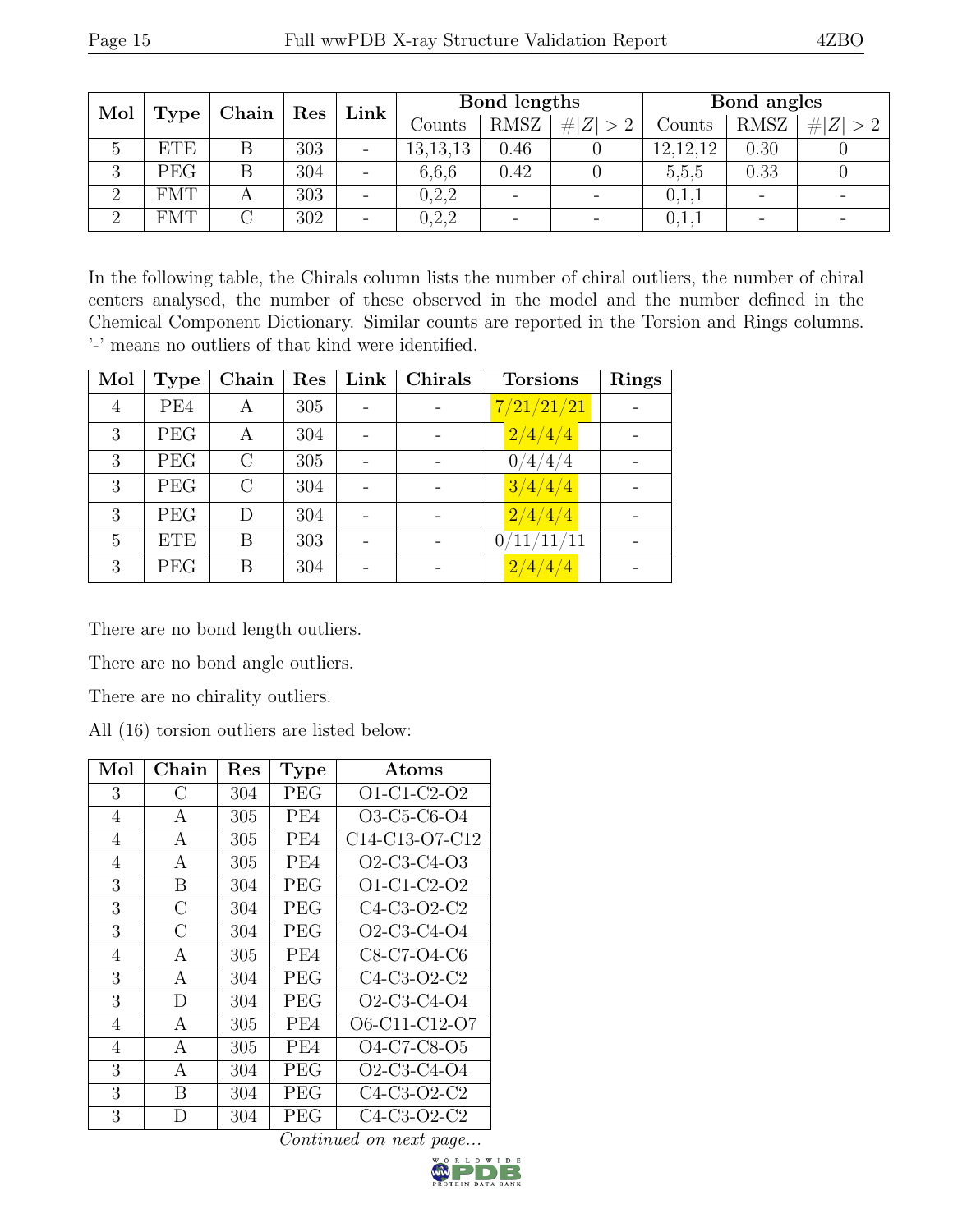Continued from previous page...

| $\parallel$ Mol $\parallel$ Chain $\parallel$ Res $\parallel$ Type |  | Atoms          |
|--------------------------------------------------------------------|--|----------------|
|                                                                    |  | $O6-C10-C9-O5$ |

There are no ring outliers.

3 monomers are involved in 11 short contacts:

|  |     |        | Mol   Chain   Res   Type   Clashes   Symm-Clashes |
|--|-----|--------|---------------------------------------------------|
|  | 305 | PE4    |                                                   |
|  |     | F.T.F. |                                                   |
|  |     |        |                                                   |

The following is a two-dimensional graphical depiction of Mogul quality analysis of bond lengths, bond angles, torsion angles, and ring geometry for all instances of the Ligand of Interest. In addition, ligands with molecular weight > 250 and outliers as shown on the validation Tables will also be included. For torsion angles, if less then 5% of the Mogul distribution of torsion angles is within 10 degrees of the torsion angle in question, then that torsion angle is considered an outlier. Any bond that is central to one or more torsion angles identified as an outlier by Mogul will be highlighted in the graph. For rings, the root-mean-square deviation (RMSD) between the ring in question and similar rings identified by Mogul is calculated over all ring torsion angles. If the average RMSD is greater than 60 degrees and the minimal RMSD between the ring in question and any Mogul-identified rings is also greater than 60 degrees, then that ring is considered an outlier. The outliers are highlighted in purple. The color gray indicates Mogul did not find sufficient equivalents in the CSD to analyse the geometry.



# 5.7 Other polymers (i)

There are no such residues in this entry.

# 5.8 Polymer linkage issues (i)

There are no chain breaks in this entry.

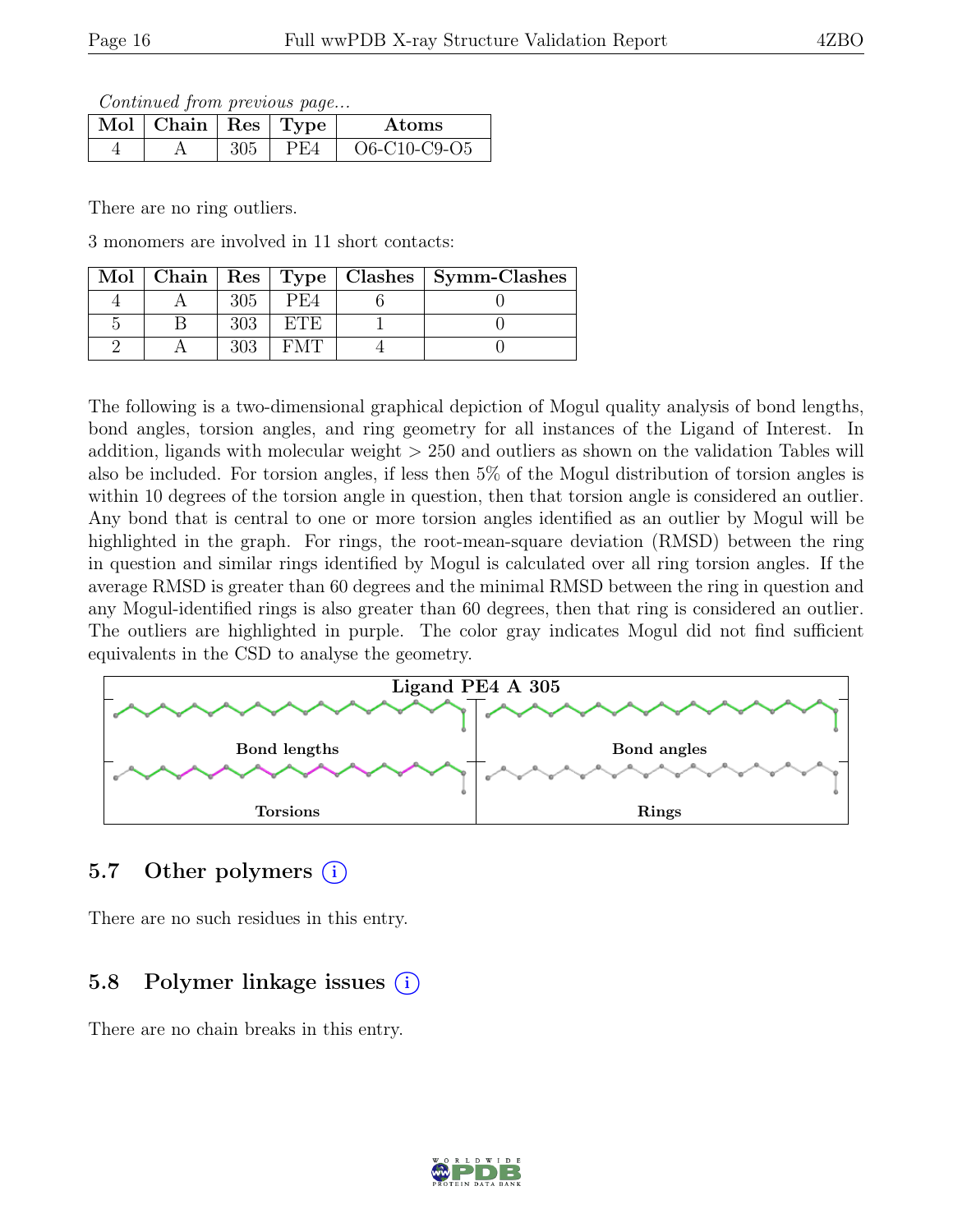# 6 Fit of model and data  $(i)$

# 6.1 Protein, DNA and RNA chains (i)

In the following table, the column labelled ' $\#\text{RSRZ}>2$ ' contains the number (and percentage) of RSRZ outliers, followed by percent RSRZ outliers for the chain as percentile scores relative to all X-ray entries and entries of similar resolution. The OWAB column contains the minimum, median,  $95<sup>th</sup>$  percentile and maximum values of the occupancy-weighted average B-factor per residue. The column labelled 'Q< 0.9' lists the number of (and percentage) of residues with an average occupancy less than 0.9.

| Mol | Chain | Analysed          | $<$ RSRZ $>$ | $\#\text{RSRZ}\text{>2}$ | $OWAB(A^2)$    | Q <sub>0.9</sub> |
|-----|-------|-------------------|--------------|--------------------------|----------------|------------------|
|     | A     | $263/265$ (99%)   | $-0.26$      | $6(2\%)$<br>60<br>60     | 12, 17, 31, 58 |                  |
|     | B     | $260/265$ (98%)   | $-0.20$      | 6 $(2\%)$<br>60<br>60    | 14, 22, 41, 56 |                  |
|     |       | $252/265$ (95%)   | $-0.29$      | 6 $(2\%)$<br>59<br>58    | 13, 19, 31, 44 |                  |
|     | D     | $260/265$ (98%)   | $-0.31$      | $5(1\%)$<br>66<br>67     | 13, 20, 36, 53 |                  |
| All | All   | $1035/1060$ (97%) | $-0.27$      | $23(2\%)$<br>62<br>61    | 12, 19, 35, 58 |                  |

All (23) RSRZ outliers are listed below:

| Mol            | Chain                   | Res              | <b>Type</b>             | $\rm RSRZ$       |
|----------------|-------------------------|------------------|-------------------------|------------------|
| $\overline{1}$ | $\overline{A}$          | 261              | <b>ALA</b>              | 5.5              |
| $\mathbf{1}$   | $\overline{\mathbf{B}}$ | 173              | ASP                     | 4.7              |
| $\overline{1}$ | $\overline{\rm D}$      | $\mathbf{1}$     | <b>MET</b>              | 4.2              |
| $\mathbf{1}$   | A                       | 263              | <b>HIS</b>              | 4.2              |
| $\overline{1}$ | $\overline{\mathrm{B}}$ | 172              | <b>PRO</b>              | 4.1              |
| $\overline{1}$ | $\overline{D}$          | <sup>1</sup> 72  | <b>PRO</b>              | 3.5              |
| $\overline{1}$ | $\overline{A}$          | 178              | <b>MET</b>              | $\!3.2\!$        |
| $\mathbf{1}$   | $\overline{A}$          | 175              | <b>ALA</b>              | $\!3.2\!$        |
| $\overline{1}$ | $\overline{A}$          | 262              | ASP                     | 3.1              |
| $\overline{1}$ | $\overline{\rm D}$      | $46\,$           | $\overline{\text{GLU}}$ | $\overline{2.9}$ |
| $\mathbf{1}$   | $\overline{\mathbf{B}}$ | 178              | <b>MET</b>              | 2.8              |
| $\overline{1}$ | $\overline{\rm C}$      | 96               | <b>ALA</b>              | 2.8              |
| $\mathbf{1}$   | $\overline{C}$          | 94               | <b>ASN</b>              | 2.7              |
| $\mathbf{1}$   | $\overline{\rm C}$      | 106[A]           | <b>VAL</b>              | 2.7              |
| $\overline{1}$ | $\overline{\mathbf{B}}$ | 46               | GLU                     | 2.6              |
| $\mathbf{1}$   | $\overline{B}$          | $\overline{1}71$ | <b>VAL</b>              | 2.6              |
| $\overline{1}$ | $\overline{\mathrm{B}}$ | 175              | <b>ALA</b>              | $2.5\,$          |
| $\mathbf{1}$   | $\overline{\rm C}$      | 52               | <b>PRO</b>              | 2.2              |
| $\overline{1}$ | $\overline{\mathrm{C}}$ | $\mathbf{1}$     | $\overline{\text{MET}}$ | 2.2              |
| $\overline{1}$ | $\overline{C}$          | 93               | <b>CYS</b>              | 2.1              |
| $\overline{1}$ | А                       | $\mathbf{1}$     | MET                     | 2.0              |

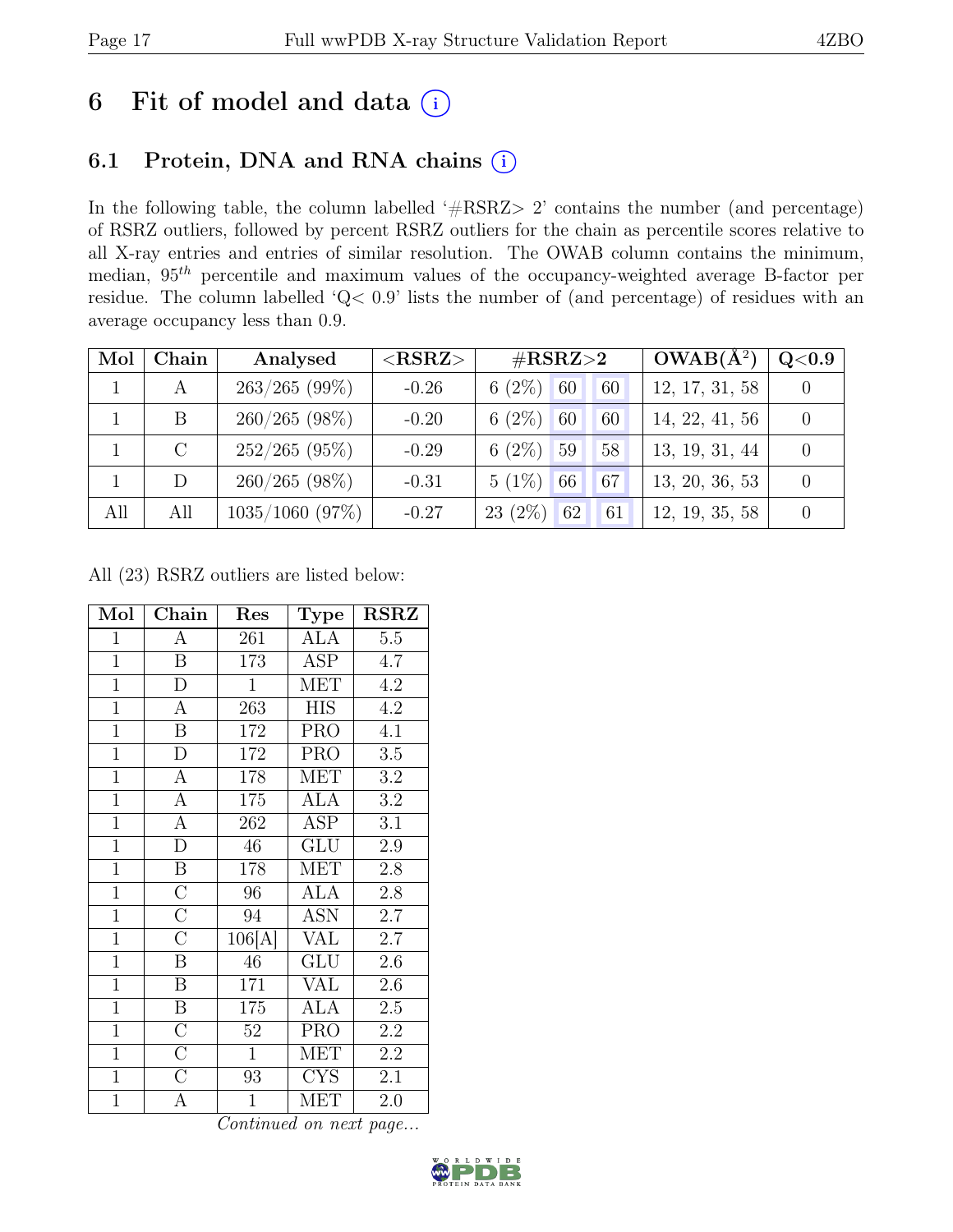Continued from previous page...

| $\operatorname{Mol}$ | Chain | $\operatorname{Res}% \left( \mathcal{N}\right) \equiv\operatorname{Res}(\mathcal{N}_{0},\mathcal{N}_{0})$ | <b>Type</b> | <b>RSRZ</b> |
|----------------------|-------|-----------------------------------------------------------------------------------------------------------|-------------|-------------|
|                      |       |                                                                                                           |             |             |
|                      |       |                                                                                                           |             |             |

### 6.2 Non-standard residues in protein, DNA, RNA chains  $(i)$

There are no non-standard protein/DNA/RNA residues in this entry.

# 6.3 Carbohydrates  $(i)$

There are no monosaccharides in this entry.

# 6.4 Ligands  $(i)$

In the following table, the Atoms column lists the number of modelled atoms in the group and the number defined in the chemical component dictionary. The B-factors column lists the minimum, median,  $95<sup>th</sup>$  percentile and maximum values of B factors of atoms in the group. The column labelled 'Q< 0.9' lists the number of atoms with occupancy less than 0.9.

| Mol            | <b>Type</b> | Chain   | Res | Atoms             | <b>RSCC</b> | RSR  | $B\text{-}factors(\AA^2)$ | Q <sub>0.9</sub> |
|----------------|-------------|---------|-----|-------------------|-------------|------|---------------------------|------------------|
| 4              | PE4         | A       | 305 | 24/24             | 0.72        | 0.15 | 25,39,48,50               | $\Omega$         |
| 3              | PEG         | D       | 304 | 7/7               | 0.75        | 0.22 | $\overline{40,}43,46,47$  | $\overline{0}$   |
| 3              | <b>PEG</b>  | $\rm C$ | 304 | 7/7               | 0.86        | 0.16 | 42, 43, 48, 49            | $\overline{0}$   |
| $\overline{2}$ | <b>FMT</b>  | A       | 301 | 3/3               | 0.86        | 0.11 | 22, 22, 23, 25            | $\overline{0}$   |
| 3              | PEG         | B       | 304 | 7/7               | 0.86        | 0.14 | 39, 39, 42, 44            | $\overline{0}$   |
| 3              | PEG         | А       | 304 | 7/7               | 0.87        | 0.19 | 33, 38, 39, 45            | $\theta$         |
| 5              | <b>ETE</b>  | B       | 303 | $\sqrt{14}$<br>14 | 0.89        | 0.10 | 23,30,44,47               | $\theta$         |
| 3              | PEG         | $\rm C$ | 305 | 7 <sub>1</sub>    | 0.90        | 0.18 | 33, 38, 48, 51            | $\theta$         |
| $\overline{2}$ | <b>FMT</b>  | $\rm C$ | 302 | 3/3               | 0.94        | 0.15 | 36, 36, 37, 43            | $\overline{0}$   |
| $\overline{2}$ | <b>FMT</b>  | $\rm C$ | 303 | 3/3               | 0.94        | 0.13 | 30, 30, 36, 43            | $\overline{0}$   |
| $\overline{2}$ | <b>FMT</b>  | Α       | 302 | 3/3               | 0.94        | 0.11 | 23, 23, 26, 28            | $\theta$         |
| $\overline{2}$ | <b>FMT</b>  | $\rm C$ | 301 | 3/3               | 0.95        | 0.06 | 21, 21, 23, 26            | $\overline{0}$   |
| $\overline{2}$ | <b>FMT</b>  | D       | 303 | 3/3               | 0.95        | 0.07 | 23, 23, 27, 28            | $\Omega$         |
| $\mathfrak{D}$ | <b>FMT</b>  | B       | 301 | 3/3               | 0.95        | 0.06 | 28, 28, 31, 31            | $\overline{0}$   |
| $\overline{2}$ | <b>FMT</b>  | B       | 302 | 3/3               | 0.96        | 0.12 | 32, 32, 33, 34            | $\theta$         |
| $\overline{2}$ | <b>FMT</b>  | D       | 302 | 3/3               | 0.97        | 0.16 | 27, 27, 29, 35            | $\overline{0}$   |
| $\overline{2}$ | <b>FMT</b>  | А       | 303 | 3/3               | 0.97        | 0.17 | 14, 14, 15, 49            | $\overline{0}$   |
| $\overline{2}$ | <b>FMT</b>  | D       | 301 | 3/3               | 0.97        | 0.15 | 13, 13, 15, 50            | $\overline{0}$   |

The following is a graphical depiction of the model fit to experimental electron density of all instances of the Ligand of Interest. In addition, ligands with molecular weight  $> 250$  and outliers